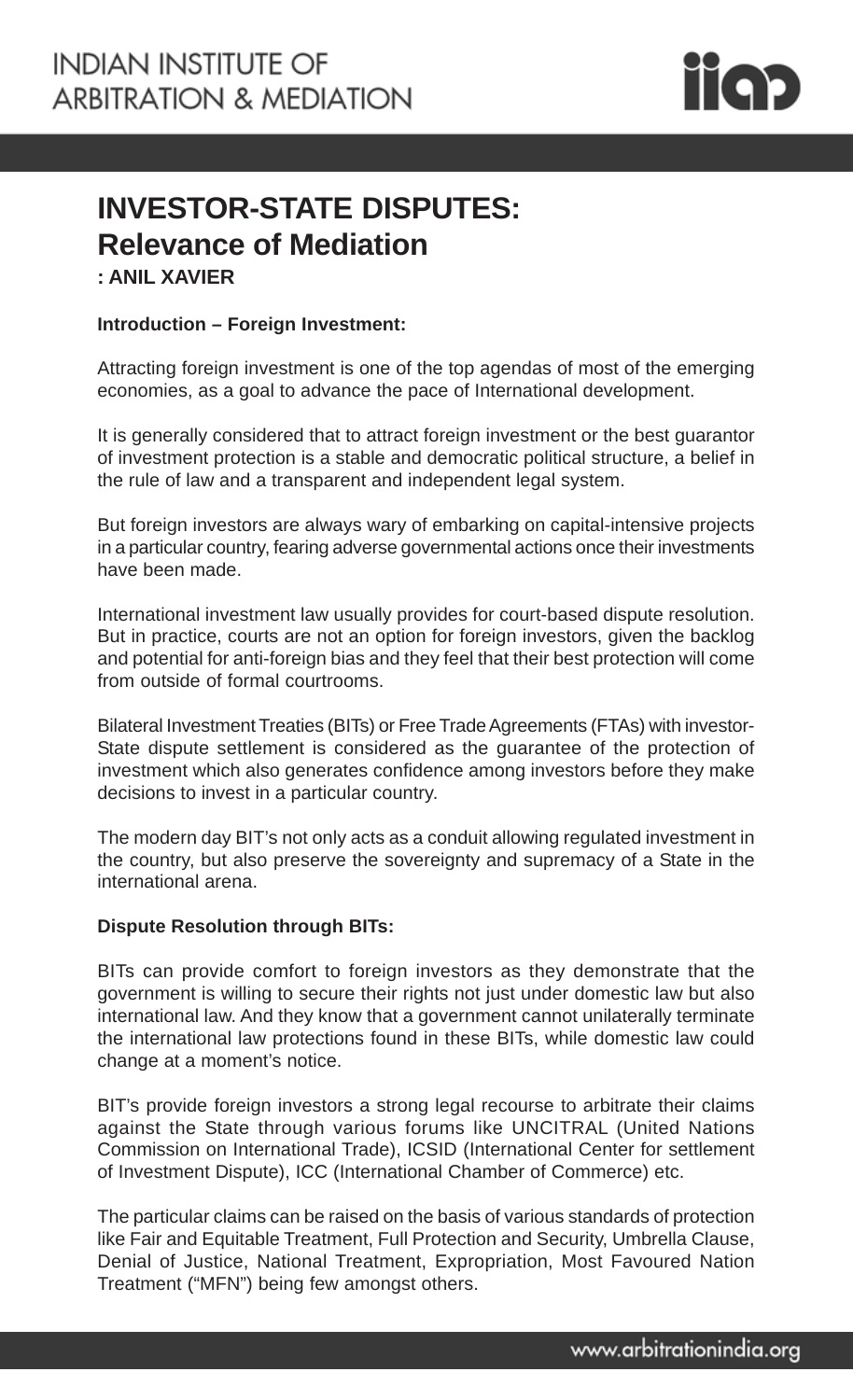

The purpose of MFN standard is to prevent discrimination against the nationals of different countries and to ascertain equality of treatment regardless of nationality.

Investor-State arbitration mechanisms allow investors to pursue host states in an international forum with no assistance required from their own government. Quick and cheap (relatively), arbitration also provides investors with a choice of forum, choice of law, and choice of decision maker while promising a binding and enforceable award at the end of the process.

Arbitration, being a form of ADR, provides investors an optimal mix of flexibility and foreseeability. Without the bindings of civil procedure and courtroom rules, arbitration offers investors a modest range of options that allow them to arrange the proceedings to suit the needs of business. They can choose their own arbitrators, they can largely choose their forum, and they can often choose the rules to be applied (although most treaties specify either ICSID or UNCITRAL arbitration rules).

# **Criticism on Arbitration Process:**

In certain Investor-State disputes, the priority of private interests of profit-making of the investor overriding the interests of the public good, has gained public attention and spurred criticism.

Investment treaty arbitration is regularly in the news. Rarely a month goes by without a headline that some MNC is owed millions, if not billions, of dollars from a government for violations of international law codified in the BITs.

The fact that some of the complaints are based on regulatory actions of governments who allegedly were acting to protect public health or environment or indigenous cultures or the economy as a whole, arbitral awards in favour of investors have invited strong disagreements on such arbitral awards and has even created distrust of the arbitral process by outside observers.

The critics point to the fact that arbitrators are not members of the local community, do not regard the State's duties to its citizens highly enough, or point to the detrimental effects of transfers of money to private individuals at the cost of the public as a whole. While such criticism is directed in part at the ADR aspects of investor-state dispute resolution, it is more fundamentally about the difference between international and national decision makers.

Critics of the system claim that Investor-State dispute arbitration processes preclude the interested public from being considered in the system due to a lack of access to them. For one thing, only investors can bring claims against the host – neither host nor the affected communities can begin an investment-dispute arbitration against a foreign investor. Moreover, given the structure of arbitration – with its reliance on agreement between the Parties in matters of choosing arbitrators and levels of transparency of proceedings – there is little room for the public to hear or be heard. Given the semi-public nature of the case, however, norms of good governance and accountability suggest that public participation also needs to be considered.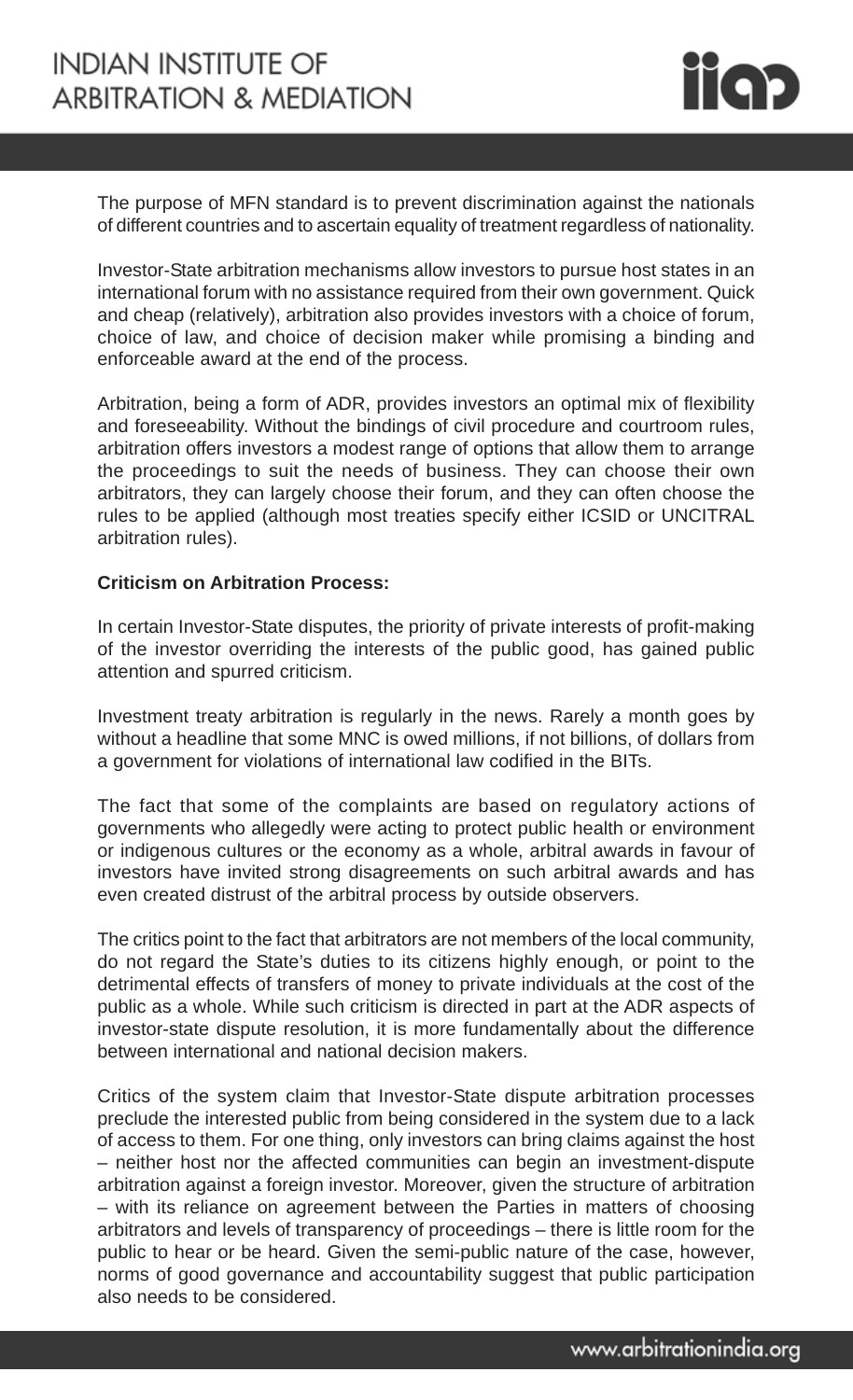

Interestingly, in many investor-state disputes, despite having a binding arbitration the award of those arbitrations are seldom enforced. According to the public knowledge there is no record or document which shows that ICSID award has been enforced by a host Sate. Moreover, according to ICSID convention, a State may invoke sovereign immunity and may block execution of arbitral awards.

## **How to Reconcile Both Requirements:**

The principle of Sovereignty in international law empowers a State to govern its internal matters, free from intervention. Similarly every State is bound by the customary international law and violation of that law gives the right to the affected party to take legal action against the state which has violated that principle.

If a country needs foreign investment, then it has to find a mechanism to address investor-state disputes in a more effective and efficient way, which would send a positive signal to the investor's community. No country can afford to dispel investorstate dispute settlement mechanism completely. We will have to plan as to how to deal with the investor-state dispute settlement, considering the need of all affected parties.

Perhaps the dispute resolution process should provide for a greater role for the public to be brought into the proceedings as a third party. If the public are represented – present and able to submit claims – in any investor-State dispute settlement process, the concerns of those affected by the investment and by the regulations imposed by the government could be considered. This could provide for a more equitable solution. More importantly, it would support the transparency of the process, and therefore the ultimate award's perceived legitimacy.

A promising idea that has attracted some attention recently is to have a predispute settlement mechanism in the framework of investment dispute resolution.

If governments' violations of investor protection agreements are spurred by citizen groups who are unhappy with the investor or the investment, the use of disputeavoidance techniques might be a viable tool to reach a resolution of a conflict before it became a matter for formal rule application. Mediation between communities and foreign investors might, for example, could be a promising way to avoid the need for arbitration in the first place.

# **Relevance of Mediation:**

Here, we need to highlight the distinction between "position-based" process and "interest-based" process.

Control of the outcome, or the power to settle rest with the parties during negotiation, mediation and conciliation. By contrast, "adjudicative" processes, such as litigation, arbitration and adjudication, rely on the judge, arbitrator or adjudicator having the power to impose a decision.

In international arena, where common law and civil law systems exist, adjudication becomes a particularly complex issue. Dispute resolution on an international level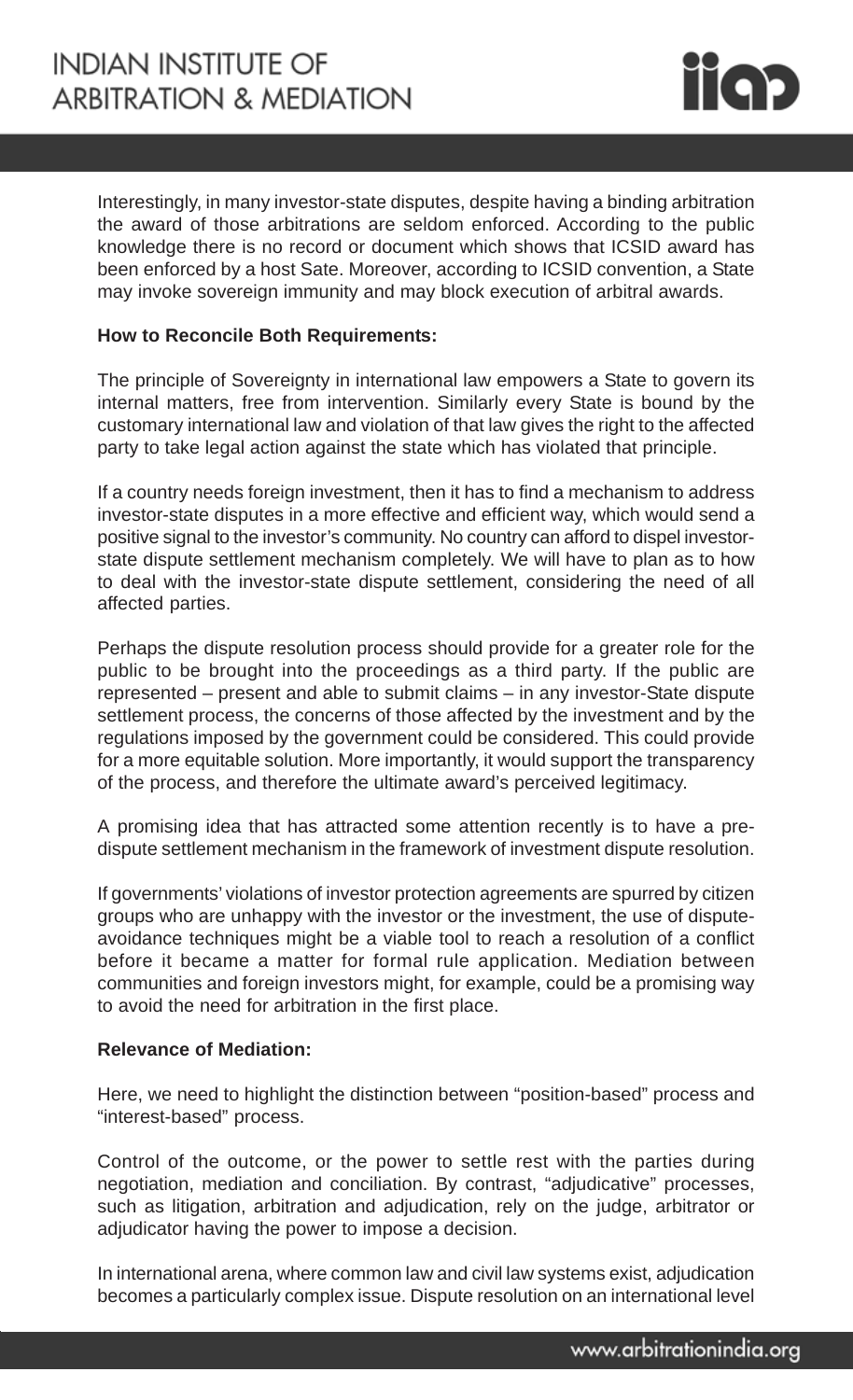

requires a flexible forum, which can accommodate the principles of all parties concerned and where the culture and traditions of the parties are taken care of. This is possible only in a mediation process.

Moreover, investment law also applies to relationships – to agreements between an investor and a government who are each hoping to profit mutually. The public has an interest in this relationship – an interest that it will be of long-lasting benefit to all affected.

By ensuring that the parties understand each other's motivations and concerns and those of the community in which the investment will be placed, a mediator could guide the formation of the relationship so as to prevent the parties from agreeing to fulfil obligations that hold the promise of disappointment in the first place. Integrating the public's concerns at the beginning, too, promises more sustainable investments, and therefore more successful ones. The considerations would have to extend beyond the purely legal ones, of course, incorporating the political and legal context. This is not an easy task, but it is of great – and growing – importance.

#### **Challenges:**

In spite of the obvious advantages, the biggest drawback of mediation in cross border or international disputes is often considered as the question of enforceability of the settlement reached through mediation. Users remain cautious about mediation's effectiveness in the absence of an international legal framework to regulate issues such as the admissibility of mediation evidence and the enforceability of foreign mediated settlements.

International arbitration has been chartered as a formal dispute resolution process for a much longer period of time; it has established sophisticated procedures and is accompanied by a significant body of case law. International arbitration enjoys the benefits of a well-developed international legal framework largely based on two instruments: the New York Convention on the Recognition and Enforcement of Foreign Arbitral Awards 1958 and UNCITRAL Model Law on International Commercial Arbitration. The New York Convention has 146 signatories and, as a result, foreign arbitral awards are recognised and *prima facie* enforceable in many domestic courts.

In the absence of an equivalent regulatory regime, foreign mediated settlements are not able to enjoy the same level of foreign recognition and enforceability.

Recognizing the value of mediation in international trade, a Model Law has been made on International Commercial Conciliation by the UNCITRAL.

The UNCITRAL's Working Group II (Arbitration and Conciliation) is also considering the proposal for a multilateral convention on the enforceability of international commercial settlement agreements reached through mediation, on the same footing as arbitral awards.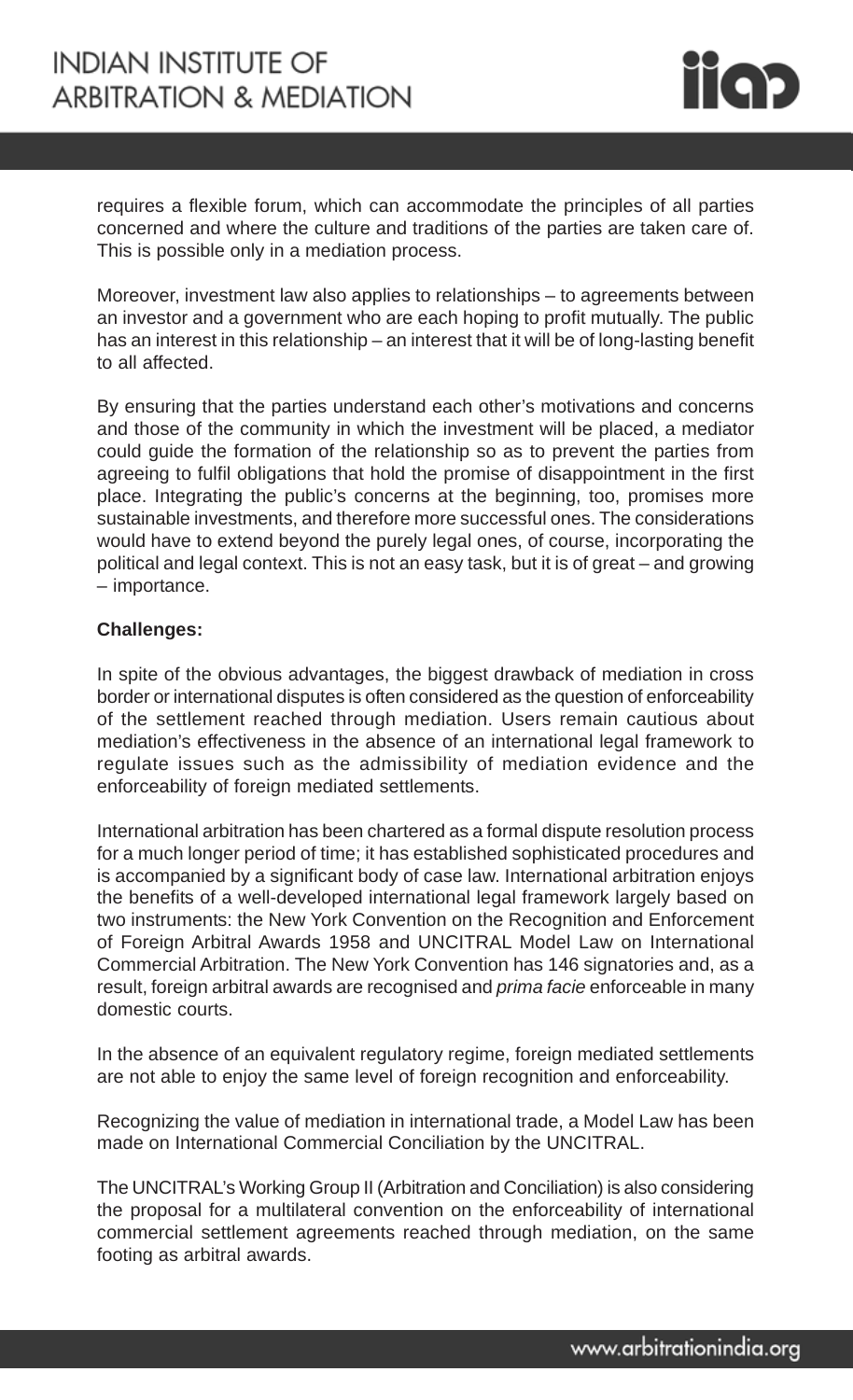

But for the time being in international platform, for giving enforceability to mediated settlement agreements, after the matter is settled, the terms are made into an arbitral award on agreed terms, so that the award gets international recognition and enjoy the benefits of arbitration's enforceability regime.

But it is interesting to note that in investor-state dispute, despite having a binding arbitration, the awards of those arbitrations are seldom enforced. There is no record or document which shows that ICSID award has been enforced by a host Sate. Moreover, according to ICSID convention, a State may invoke sovereign immunity and may block execution of arbitral awards.

Therefore the major drawback of mediation is not exactly the issue of enforcement.

The real drawback is the issue of lack of proper professionalism of mediation and the lack of awareness about the process. There is a need for internationally recognised mediator accreditation system, codes of professional conduct and disciplinary processes.

#### **Looking Forward:**

Organisations like the International Mediation Institute (IMI) at the Hague, Netherlands, has made some bold measures like its Mediator Certification Process, Code of Professional Conduct for Mediators and Professional Conduct Assessment Process. This has added value to the quality and transparency of conflict management, thereby facilitating consistent, credible, and ultimately more satisfactory outcomes to those who desire it most – the Parties or the Users of mediation.

Now in the Asia Pacific region, such accreditation and Code of Conduct are being adopted by organisations like the Asian Mediation Association (AMA) and the Singapore International Mediation Institute (SIMI).

Here it is also relevant to note the voting made by Users or Business groups and Legal Advisors at the "Convention on Shaping the Future of International Dispute Resolution" on 29<sup>th</sup> October 2014 at London, where over 150 delegates from over 20 countries in North America, Europe, Asia, Australasia, the Middle East and Africa participated.

- Over three quarters of users think mediation should be used as early as possible in a dispute's life cycle.
- Almost all users (92%) wish that mediators, conciliators and arbitrators should be certified and held accountable to transparent standards of conduct set and applied by professional bodies.
- Three quarters of all delegates, with broad agreement in all stakeholder groups, believed that there should be an Investor-State dispute resolution clause in all international investment treaties, which provides for mediation.